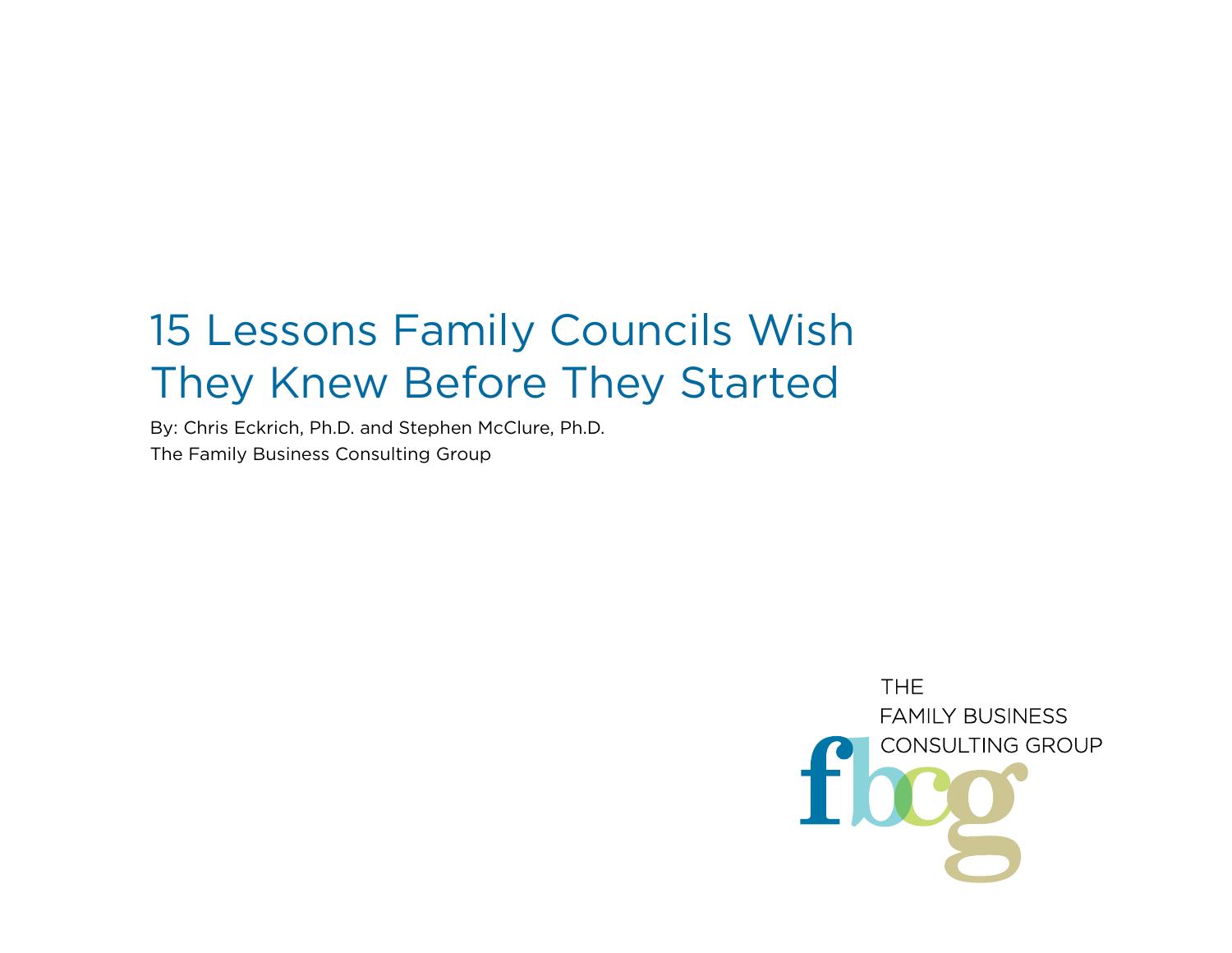Many families have experienced Family Councils as a form of governing the family. Almost always, the formation of the Family Council comes with very high expectations for a vibrant and productive governing entity. Some launch with great success and others struggle to gain enough momentum to get off the ground.

Whether you are just starting a Family Council or have had one for years, much can be gained by considering the lessons others have learned in making their Family Councils work. What follows are 15 guidelines Family Councils often wish they had known sooner.



#### 1. Remain Clear on the Boundaries, Especially Family and Business Governance

A Family Council is a group that serves as an executive team or representative body of a broader enterprising family. This broader family group is often referred to as a Family Association comprised of all those eligible to vote on a family matter. The Family Association typically consists of family owners and non-owners, such as spouses and those who have not yet received shares. The Family Council's job is to prepare recommendations to the broader Family Association and to carry out the Family Association's wishes.

The Family Council is also a separate entity from the Board of Directors, which represents shareholders directly. While the Family Council may be asked to lead research on how a board might be structured, or educate the family on how the board works, the Council itself does not have power over the board. Similarly, the Family Council does not usurp shareholder rights and responsibilities. It is shareholders who ultimately control the direction of ownership positions.

Additionally, a Family Council is not empowered to tell management

what to do. While Family Council members may speak with management about preparing for an upcoming family meeting or giving a presentation to the Family Association, it is not in the job description of a Family Council to direct management behavior. That is the board's job to do.

Family Councils sometimes become confused about their rights and responsibilities. For example, they may unearth concerns about the firm's leadership or family employment in the business. The Family Council may unwittingly begin crafting policy with the expectation it will be directly implemented. Better that the Family Council develops a family consensus on critical issues and communicates with a single voice directly with the board Chair.



#### 2. Be Clear that the Family Council Works for its Constituency: It is not the Boss of the Family

A Family Council can't get too far out in front of the family. Family members on the Family Council may think they are doing great deeds for the benefit of the family, right up to the time the family says: "You are making decisions on matters about which we want a voice." Family Councils should not be timid to the point where they feel they need to take everything to the family. Sometimes the family needs bold leadership on the part of its representative body. The wise Family Council Chair will remain in touch with the family's mood to know when to move forward and lead as a Council and when to stop and take the pulse of the family on an issue.

A leadership model that works well for the Chair with the Family Council is "servant leadership" and it is also a good model to follow by Family Councils leading their family constituencies. A useful metaphor is a Family Council that thinks of and treats the family group as if they were their sisters and brothers. Siblings respond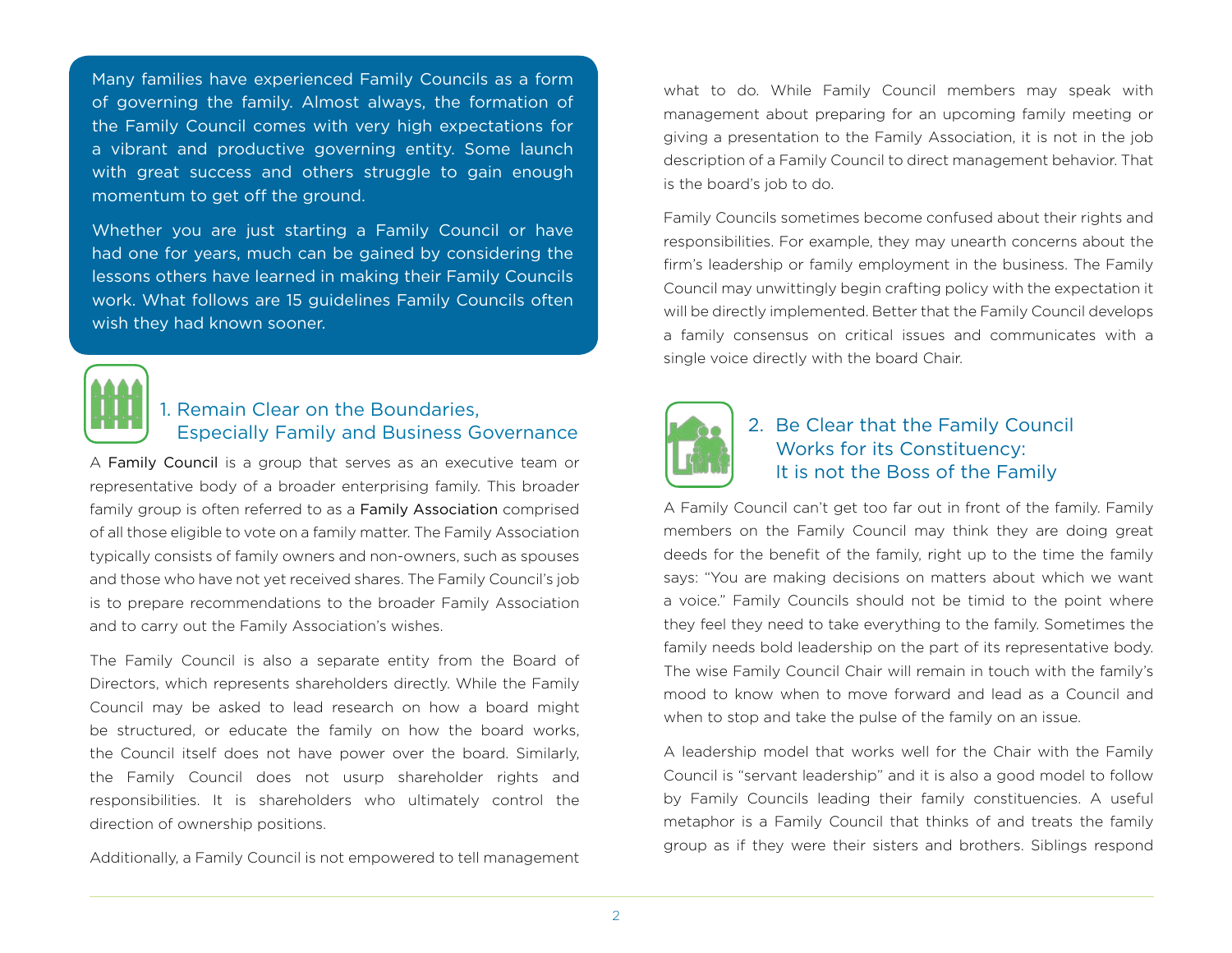better when they are given choices and kept informed of progress by a sibling working on their behalf. They may react with resistance when one sibling adopts a superior or directive role.

A Family Council cannot afford too much resistance as time and effort are in limited supply. Deference and lots of communication are needed for the most important initiatives. However, a balance must be struck between allowing a voice from the broader family, yet not to the point where the Family Council allows themselves to be micro-managed.

#### 3. Always: Job Description First then Candidates

When it comes to deciding on membership of the Family Council, who will be the Chair and who will lead the Education Committee, there is a previous step that is too often skipped: determining qualifications. The practice of defining the Family Council Chair's job description first, then identifying a list of possible qualified individuals has the advantage of getting the right person into the role.

When selecting members, Family Councils have done well by seeking capable members across the family (not just one from each branch) who meet the following qualifications:

- Communication skills: listening, persuading and informing
- Win-win compromise and group diplomacy skills
- Maturity
- Understanding and support of the family mission and vision
- Accessibility to the entire family
- Respect and trust from the entire family

In addition to member nomination and selection, the Family Council member qualifications can serve as a standard and reminder of responsibilities after members have been appointed or elected to their roles. High-performing Family Councils use annual, anonymous feedback to provide individual members with information about how they are measuring up to standards.



#### 4. Don't Make it "The Baking Committee"

Some families find out the hard way that involving family just for the sake of involving family often leads to further alienation from those who are feeling powerless. Family Councils work when they have real responsibility for real issues. Taking a bunch of individual family members who have little power and little voice and organizing them into a group does not make for an effective experience. The result is a group with little power and little voice.

Family Councils can certainly accommodate those who are less powerful than business leaders. However, a good Family Council has influence and value not only based upon membership, but also from effective leadership and respect earned from results.



#### 5. Choose a Chair Wisely

An effective Chair is energetic, takes an all-family perspective when influencing the Council, and is able to lead with a vision and through obstacles that might stand in the way. A critical skill is the ability to act in the best interest of the overall family without showing bias towards any one particular branch. Most certainly the Chair needs to be organized and know how to lead others who are typically volunteers.

If a Chair is selected for other reasons besides leadership skills, the family may struggle to achieve its goals. Some families will use this Chair position as a method of developing leadership skills among family members. This can work, but in order for the Chair to be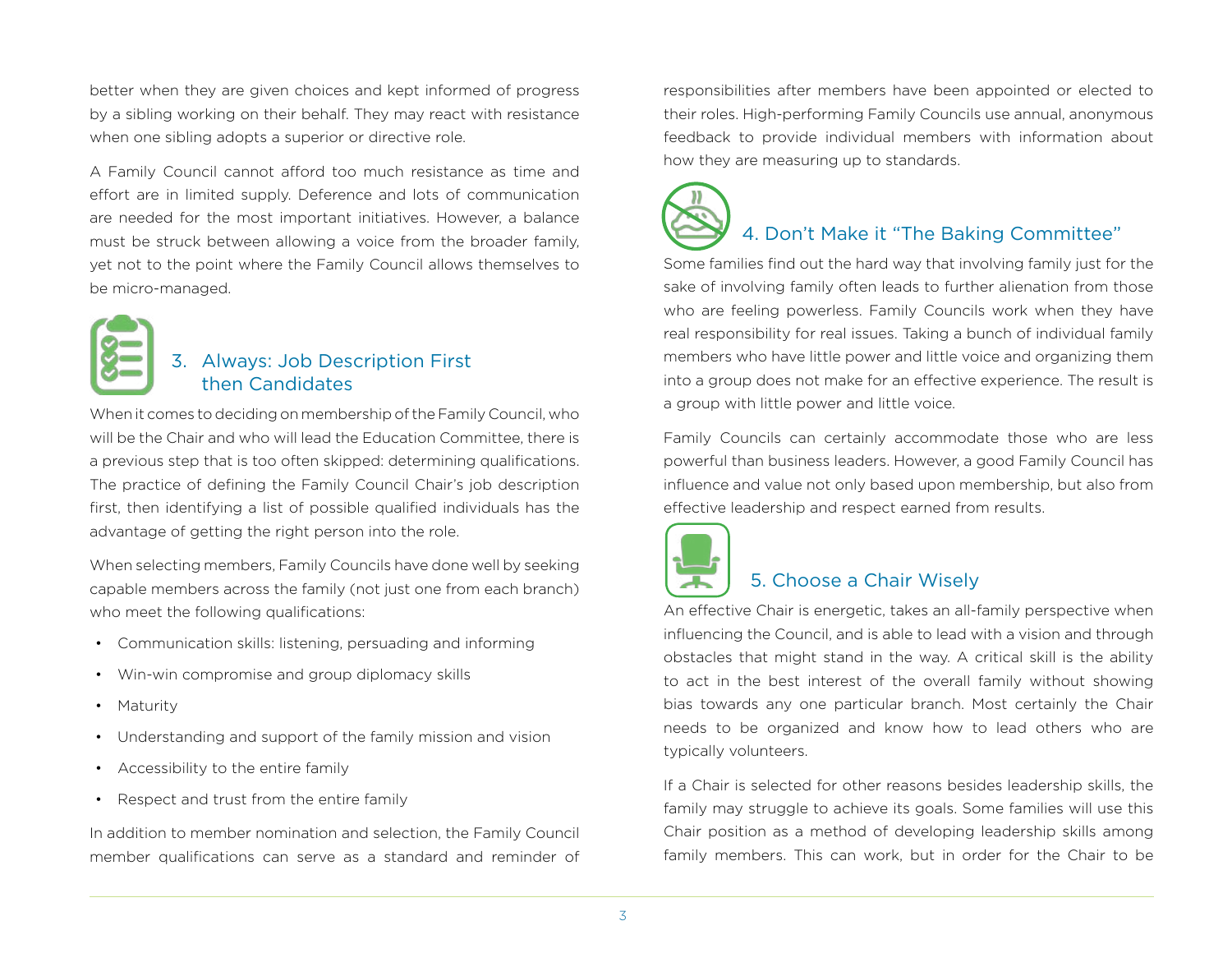successful, resources (such as family advisors, training seminars or administrative support) may need to be brought in to help organize and implement family initiatives. Similarly, an inexperienced Chair will benefit from coaching to strengthen his or her leadership abilities.



#### 6. Create a Charter

A Family Council that meets but is not clear on its purposes or areas of responsibilities is likely to frustrate both council members and the broader family. An effective Family Council has a charter that identifies its purpose, roles, responsibilities and high-level goals. In many ways the charter serves as the operating manual for the Family Council. A charter gives clarity around decision-making at the Family Council level and broader family as well. It will contain processes for identifying members of the Family Council, terms and conditions for membership, and an overview of the structure (i.e. will it have committees?) and communication relationships.

The charter will reflect the unique circumstances of each family. For example, a very large family would likely seek term limits to force rotation of Family Council positions amongst different family members over time. This allows greater opportunity for family members to contribute their strengths and develop new family leadership skills. Conversely, a smaller family would avoid term limits — acknowledging that they do not have an endless supply of potential council members.

Small families may have only a few members who are gifted with leadership talents and oriented towards serving the family. Rotating them off for the sake of rotation ends up harming the overall family by limiting the contributions they can offer the family.



#### 7. Use Standing Committees, Task Forces and Ad Hoc Committees

Getting the work of the family done is no easy task. It requires sustained effort over time to achieve family goals. In order to accomplish the work of the family, there are often standing subcommittees reporting up to the Family Council. Standing committees are agreed upon committees that will exist over sustained periods of time to meet family goals. For example, Family Councils may have an Education Committee whose purpose is to increase the knowledge base of the family, or a Philanthropy Committee to guide the successful implementation of family philanthropy over time.

Occasionally a subgroup needs to be organized to achieve a family goal that has a shorter time limit, such as organizing the artifacts of an enterprising family. This is called an ad hoc committee and will usually involve at least one Family Council member as well as members drawn from the Family Association. Upon completion of that task, the committee will disband. By calling it an ad hoc committee, members selected for the committee understand that they are undertaking a significant commitment that will require a sustained effort, but it has an end.

When a Family Council has a singular task that needs to be quickly addressed and is not an ongoing matter, a task force is recommended. A task force may or may not include members of the Family Council. A common example would be the development of a family employment policy to guide expectations and processes around family employment within the enterprise. The task force's job is to deliver a recommended policy by a specified date, then disband.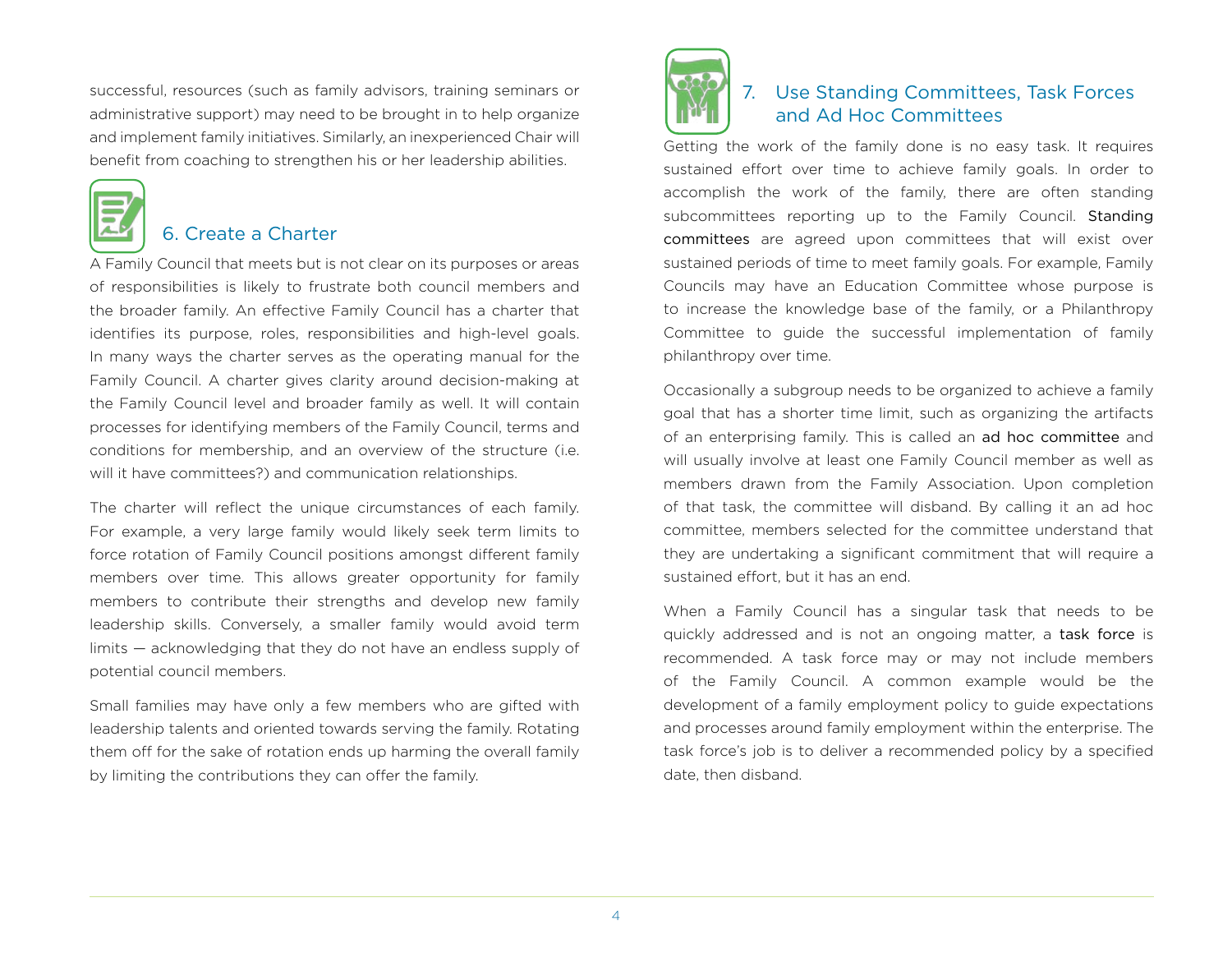In all three types of subgroups, clarity around the purpose of the committee or task force is critical. Clearly defined roles and goals will help focus the subgroup and a set of deliverables. An extra benefit of committees and task forces is the ability to include family members who have unique or specialized talents, but are unable to serve on the Family Council due to time commitments or an inability to get elected. This is a way of using a greater percentage of the family's collective brainpower.

### 8. Use Consensus Decision-Making, but Don't Allow it Hold You Up

First, don't get caught in the trap of searching for unanimity when you are actually just trying for consensus. Members on a Family Council can be nice to each other, yet not always agree. In fact, if the Family Council is doing what it should, there will be disagreement hopefully out in the open where it can be dealt with. The definition of consensus is a solution that everyone can live with. Too many Family Council meetings get bogged down with too much talk about the same issues with little resolution.

Conscientious Family Council Chairs will know when to take an issue to a simple majority vote and move on, and when to talk it out — sometimes without resolution. Straw votes can be taken earlier in discussions, just to see how everyone might decide. A Chair reminding everyone that for minor issues, a vote either way is really a vote meaning: "This is my preference, but I'll support the majority." Family Councils seeing their productivity increase will have more time for the weighty topics.



#### 9. When a Solution isn't Emerging, Maybe You Need a Process

Issues from the business and family overlap often make their way to

the Family Council. For example: Mary has a starting position in the company that pays more than George who has worked for two years in the company. It looks fishy to some because Mary is the CEO's daughter and George is the son of a non-operating shareholder — Was Mary given special treatment?

Too quickly, Family Councils try to find the answer. Was there an injustice, or who is right in a dispute? Family Councils are not family court — they don't often have an opportunity to produce justice. What they can do is be a catalyst for producing information, communication and encouraging listening. They can also steer a problem into the right forum, which is often away from the back channels of family sub-groups. Asking, "What is the way to get a resolution?" rather than, "Who is at fault?" can be a huge contribution from the Family Council.



#### 10. Create and Make Progress on Goals with Deliverables

Setting concrete goals that have associated deliverables allows others to see the results. The Family Council itself needs to see that it is having an effect and making progress with concrete milestones for morale purposes. Boards and management teams who understand the potential contribution of a Family Council, yet may worry about its effectiveness, also benefit by seeing results. Examples of concrete deliverables include:

- Code of conduct and conflict resolution procedures and policies
- Family employment policy recommendations
- Philanthropy philosophy and guidelines for collaborative grants
- Results of assessment on the need for a Family Foundation or Family Office
- Guidelines for Family Association members travel reimbursement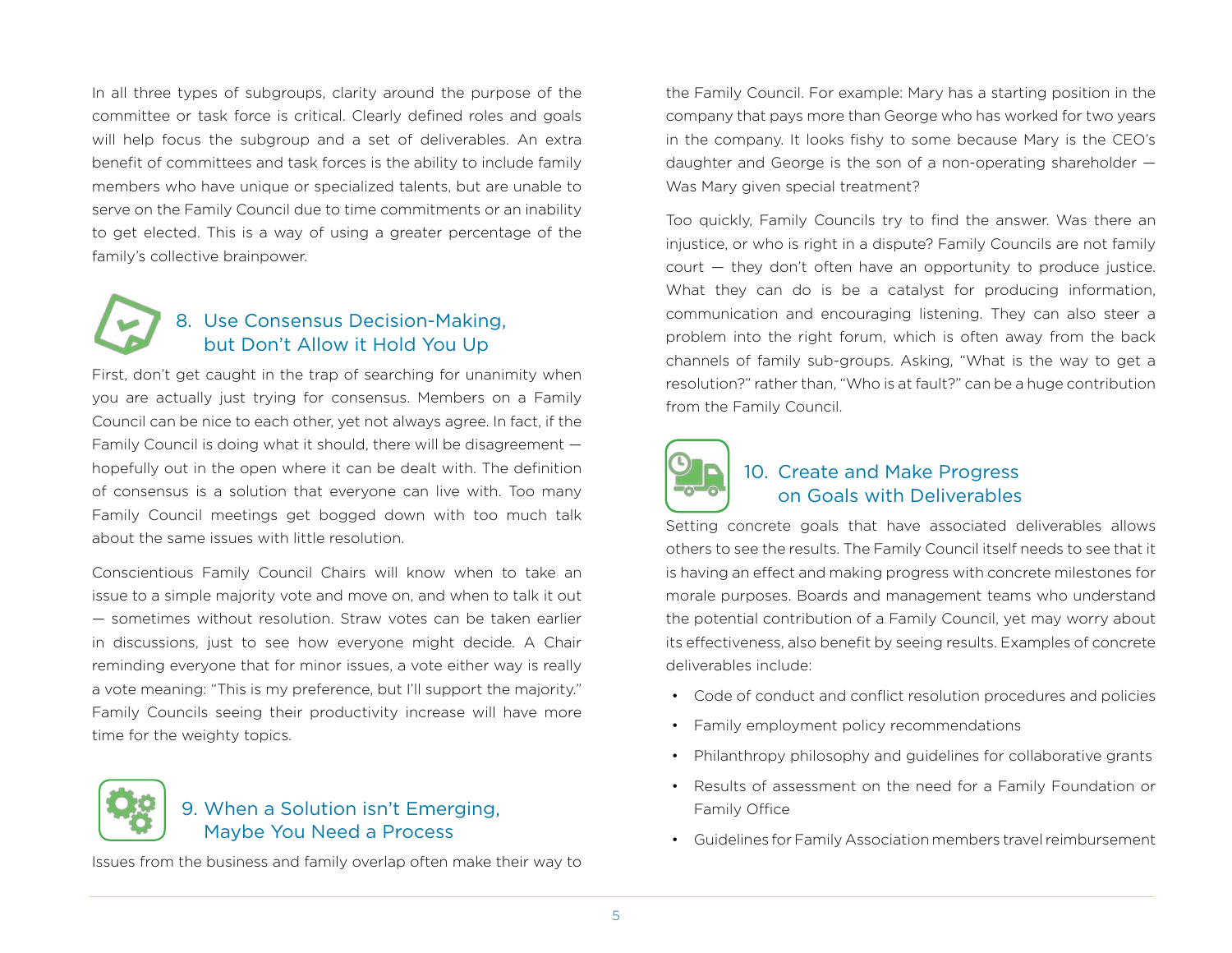- Shareholder education and development programs
- Education curricula for all age groups across the family

Of course, much of the value is in the work and collaboration that takes place leading up to these deliverables. More involvement means more buy-in and increased recognition of work performed by the Family Council.



#### 11. Create and Make Progress on Goals without Deliverables

Even though trust, better relationships, family unity, alignment with the business strategy and overall commitment are difficult to express as deliverables, they are critically important contributions of a Family Council. They are also hard to measure.

However, proof of results with measurement is not always necessary. If the well-networked Family Council is sensing improvements across the family in the level of trust after implementing significant communication improvements, progress is being made on an important goal. Balance is needed between the deliverables and the "hard to measure" criticals.



#### 12. Advertise What the Family Council is Doing

Family Council members often end up underselling themselves and losing respect from the family because they do not know about the work the Council is doing on the family's behalf. Family Councils do well to engage in a bit of self-promotion, which not only helps their image, but also helps the family realize that it is moving forward towards its goals. E-mail blasts or newsletter-type memos are wonderful ways to communicate the goals and accomplishments of the Family Council.

Another way to advertise is to select a spokesperson from each family branch whom is adept at communicating to that branch what is happening in the Family Council. Some Family Councils will structurally include at least one member from each branch and this member will be identified as having the responsibility to serve as a communications liaison within their branch. Getting the message out helps the family experience a sense of accomplishment.



#### 13. Hold Enough Face-to-Face Meetings

When Family Council members are geographically dispersed, conference calls and video conferencing are attractive for increasing group communication with more frequent meetings, managing travel costs and taking advantage of talented members' limited time. Regularly scheduled face-to-face meetings are generally held two to four times per year with conference calls as needed inbetween. However, the Family Council Chair should not rely solely on a calendar, as the intensity and importance of topics confronting the Family Council don't always conform to a calendar.

Some have found the following guide to be valuable. Use face-toface meetings when:

- A key outsider needs to address the Family Council, such as the business CEO or when the Family Council and Board conduct a joint session.
- A critical issue needs resolution, such as a conflict within the family or making a major decision that has a close deadline.
- An important project needs to be kicked off where members must coordinate with each other, or a significant project is coming to an end where there are divergent options for follow through and a decision is needed.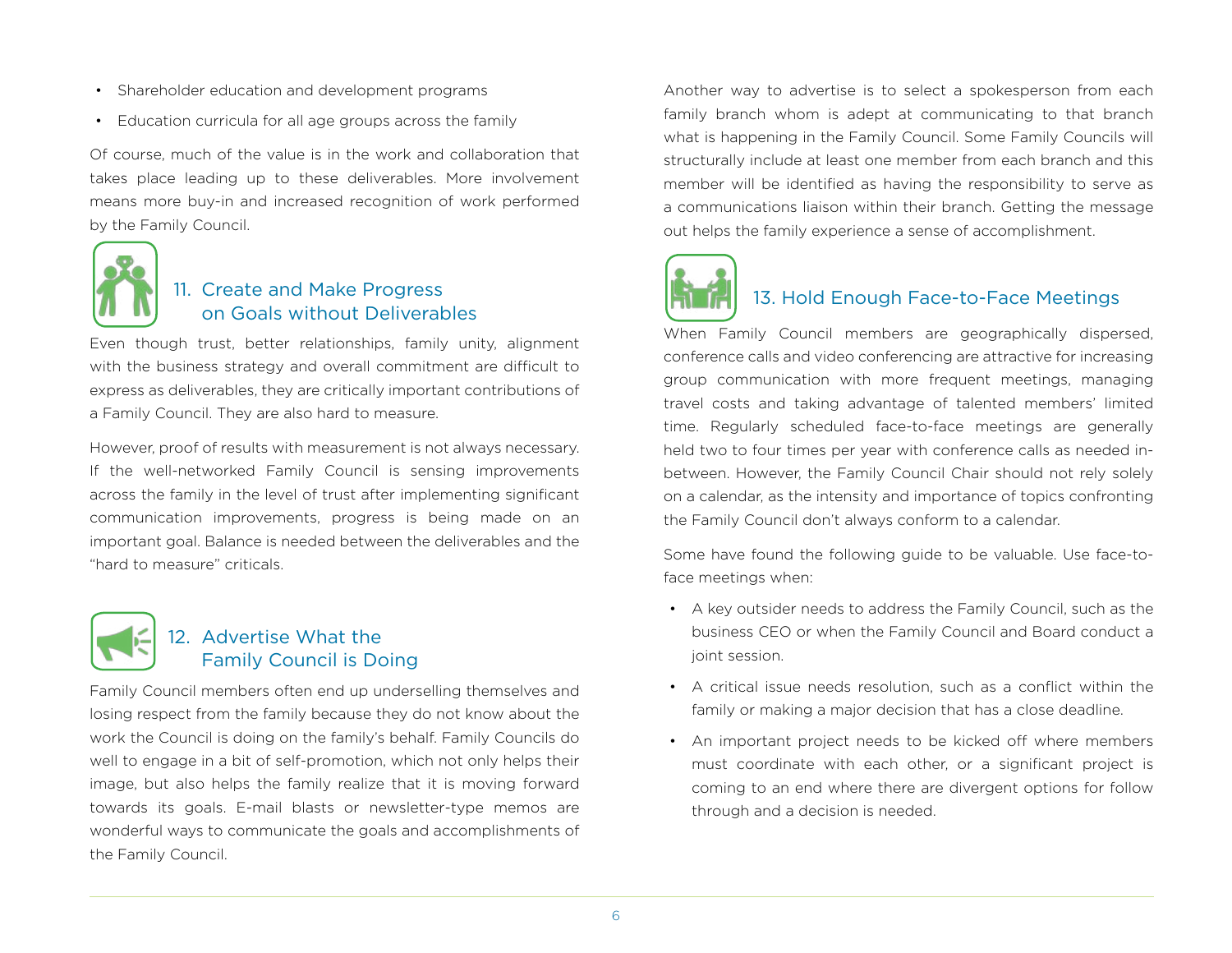Use conference calls or video conferencing when:

- Organizing and conducting preliminary work leading up to an in-person meeting.
- Follow-up is needed on a project, or for checking progress and holding people accountable to a schedule of a project that was initiated in a face-to-face meeting.
- To maintain the momentum of the Family Council when few issues are in need of attention.

Generally, use the conference calls and video conferencing to make the face-to-face meetings productive and valuable.

# 14. Recognize Cycles are Normal

A common pattern is often seen with new Family Councils: Lots of energy and goal setting during the formation stage, growing pains as members learn to function together, accomplishment of the project backlog that had piled up, and then a letdown. There is so much enthusiasm through the accomplishment stage, and then there is nothing important left to do for a while. This downtime can sometimes last between one to two years.

Yet, if families look at their Family Council during a down-cycle and declare them a failure, they may be doing themselves a great disservice. Keep a Family Council with low energy or a moderate purpose maintained and functioning, as it will be useful again, at which time re-establishment might be too late.



#### 15. Invest in Family Council Member Development

Serving on a Family Council requires a variety of skills that will generally not come naturally for most of its members. Gaining

consensus in a group setting, negotiation with family, problemsolving when dealing with ambiguous situations, and simply making presentations to the broader Family Association are all skills that can be enhanced with coaching and training. Families do well to not only encourage, but expect that Family Council members will develop their skill sets. In fact, serving on a Family Council is an ideal opportunity for development and can be enhanced with outside resources. Books are good for some, but interactions found in seminars and workshops are helpful to most. Individual coaching may also be sought to strengthen the skills of Family Council members, particularly the Chair.

Sometimes, a dedicated external resource (i.e. a family business consultant) who serves the Family Council will help members understand and be able to articulate to the broader family the different roles among ownership, family, management and the board. This ability to work with a resource and then carry that knowledge to the broader family gives confidence to the individual Family Council members that they have a handle on the issues. In return, it gives confidence to the family that the Family Council members are skilled at what they are doing.



Family Councils can be effective vehicles for family governance, decision-making and communication if they are formed and maintained well. They require having the right leadership and members who have the ability and commitment to the process. Staying the course over difficult periods when there is a lull in activity requires a focus on meeting together to work on future needs of the family as well as responding to immediate needs. Family Councils have an opportunity to develop the future talent of the family and promote long-term family harmony.